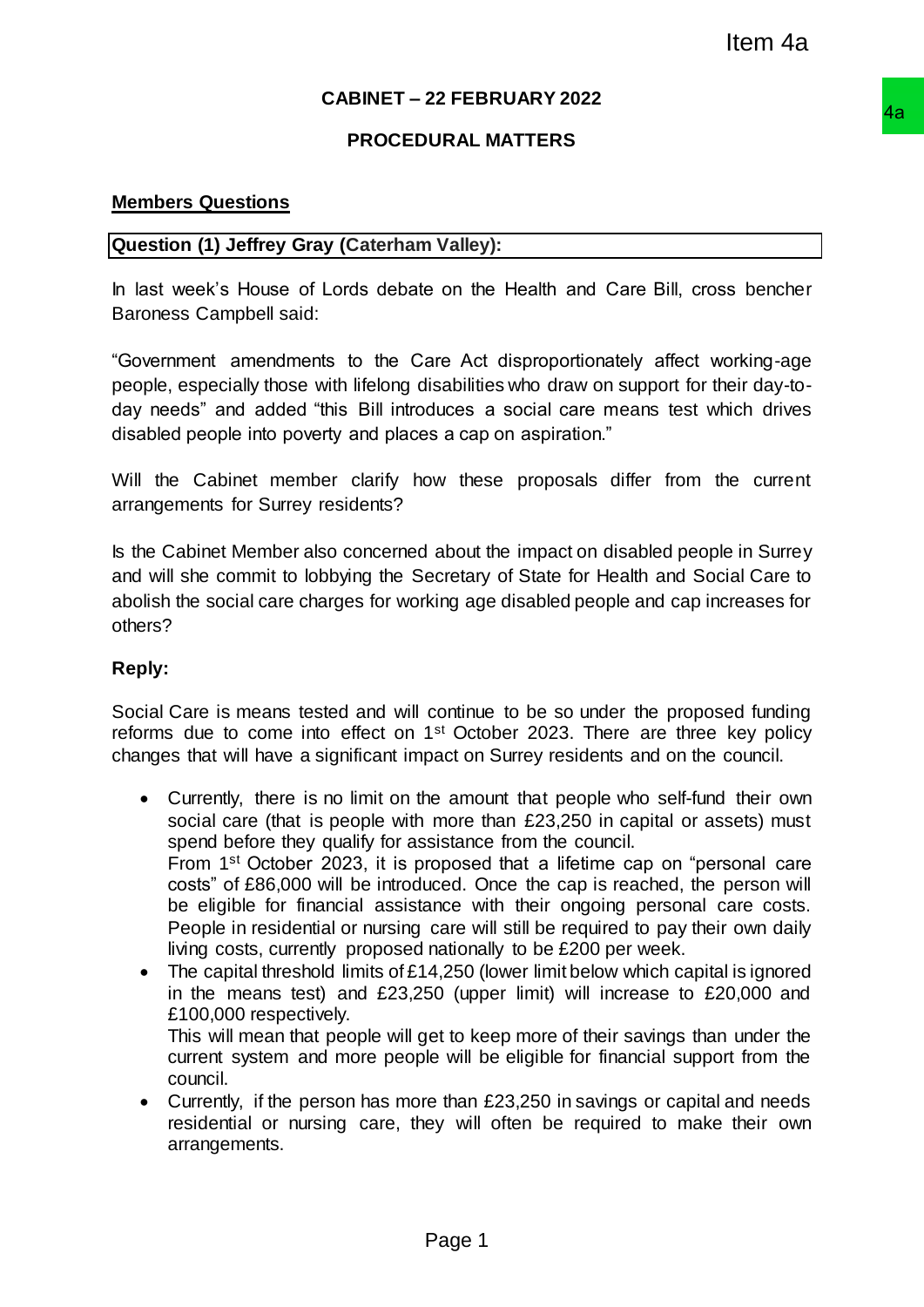From 1st October 2023, residents will be able to ask the council to commission care on their behalf, regardless of the level of assets.

These three changes mean that many more people will be eligible for financial support from the council and will have a significant impact on the Council's finances, the Adult Social workforce and the provider market. The council is pro-actively engaging about the reforms through a number of routes to positively influence and better understand policy proposals and will continue to lobby the Secretary of State for Health and Social Care for parity and fairness for all. **4a**<br>care on their behalt, regardless of the le<br>These three changes mean that many more pectom the concil and will have a significant limp<br>be 5 cocial workforce and the provider market. The<br>policy proposals and will contin

#### **Sinead Mooney Cabinet Member for Adults and Health 22 February 2022**

## **Question (2) Will Forster (Woking South):**

Will the Cabinet Member outline in detail how the £2.7 million the Council has received as part of the ['Social Care Workforce Recruitment and Retention Fund'](https://www.gov.uk/government/publications/workforce-recruitment-and-retention-fund-for-adult-social-care/annex-c-grant-allocations) is being spent to boost the pay of hard-working carers in Surrey?

## **Reply:**

There are now two rounds of the Workforce Recruitment and Retention Fund for Adult Social Care released by Government to Local Authorities. Round 1 was announced in November 2021 and Round 2 in December 2021. Both are intended to assist with recruitment and retention activity and address workforce capacity issues within Surrey's Adult Social Care sector up to 31st March 2022.

## **Round 1 – Total £2.7m**

£2.3m (85%) is being paid to CQC registered Community Care providers in Surrey towards pay, recruitment and workforce costs for those providers.

£0.4m (15%) has been retained by Surrey County Council's Adult Social Care service towards:

- a Christmas working supplementary payment for those frontline care staff and frontline social work and assessment staff in care homes and hospitals employed by the council's Adult Social Care service who were required to work over the Christmas period (£250K).
- commissioning an organisation to undertake work in relation to workforce retention in Adult Social Care, a marketing campaign for ASC roles and other activities associated with recruitment to the council's ASC workforce (£145K).

## **Round 2 – Total £5m**

£3.9m (78%) is being allocated equally across CQC registered Community Care Providers and Care Homes in Surrey towards further pay, recruitment and workforce costs for those providers.

£0.5m (10%) is being allocated to the Surrey Care Association to fund their Workforce Development Business Proposal (£280k), to Surrey Choices towards a reward and recognition payment for staff and recruitment costs (£170k) and to support retention payments for advocacy staff (£37k).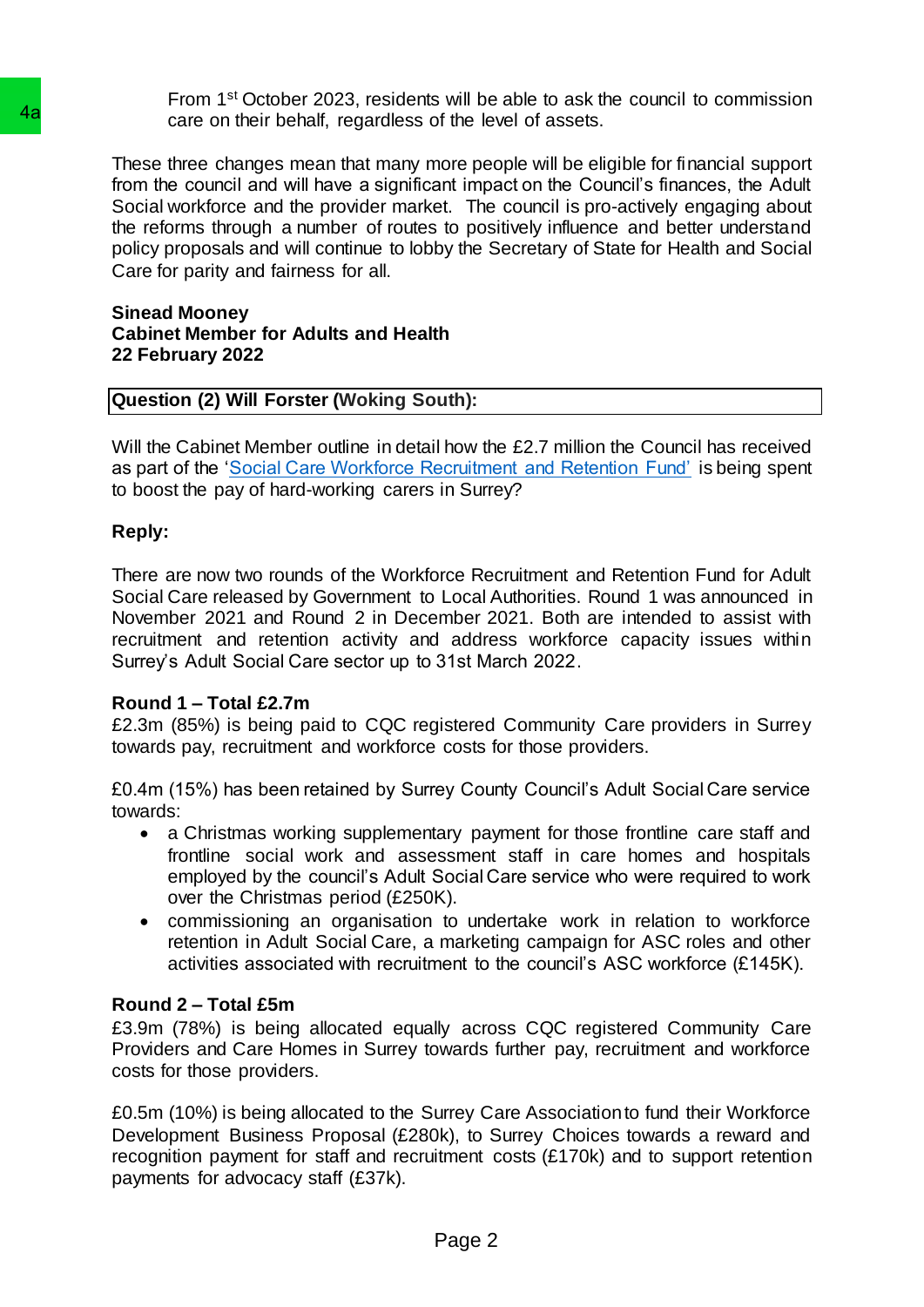£0.6m (12%) has been retained by Surrey County Council's Adult Social Care service to enable a one-off payment to all frontline staff excluding the Leadership Team for working during the pandemic and commissioning an organisation to assist with designing more inclusive workplaces and working cultures.

An initial set of payments of Round 1 funding was made to community care providers in December 2021. Final Round 1 payments and the full amount of Round 2 funding due to each eligible provider that complies with the grant conditions will be paid in February 2022.

#### **Sinead Mooney Cabinet Member for Adults and Health 22 February 2022**

## **Question (3) Will Forster (Woking South):**

The County Councils Network's recent (CCN) analysis of the government's Spending Review document, summarised on its [website,](https://www.countycouncilsnetwork.org.uk/councils-warn-they-will-have-to-scale-back-road-maintenance-as-local-authorities-face-a-500m-funding-reduction-which-could-have-fixed-11-5-million-potholes/) has revealed a potential reduction of nearly £500m for county and rural councils on roads maintenance funding, compared to what they received two years ago. According to its research counties in the South-East stand to lose £87.1m, the equivalent of filling 2 million potholes.

The CCN also suggests that "With inflation adding an average of 7.8% to road maintenance costs alone, and with wider financial pressures facing county authorities, many will face little choice but to reduce investment: cancelling planned works and filling in less potholes – doing 'reputational damage' to both local and national government."

In light of the CCN's intervention in which they call on the government to find the means to reinstate this funding, will the Cabinet Member

- 1. Confirm the potential reduction in funding to Surrey County Council?
- 2. Advise whether such a reduction has already been factored into the Council's budget for 22/23?
- 3. Indicate the likely impact on Surrey's highway maintenance program?

## **Reply:**

1. The Department for Transport have confirmed to us that our allocation for 2022/23 will be £25,690,000 which is the same as the allocation received in 2021/22, although 23% less than we received in 2020/21. Allocations for Highway Maintenance from government fluctuate significantly across years, with additional allocations sometimes being provided in year, for instance in response to issues such as severe flooding.  For example, our allocation for 2019/20 was 27% less than our allocation for 2018/19, whereas our allocation for 2020/21 was 52% higher than it had been in 2019/20.  To plan our programmes and gain the greatest efficiencies, it is of benefit that the Council sets budgets over a longer term than Government currently do. righe starf excluding the Leadership Team<br>The starf excluding the colump of the condition of the star of commissioning an organisation to assist with divery<br>increases.<br>The members of production of Roundary and the system f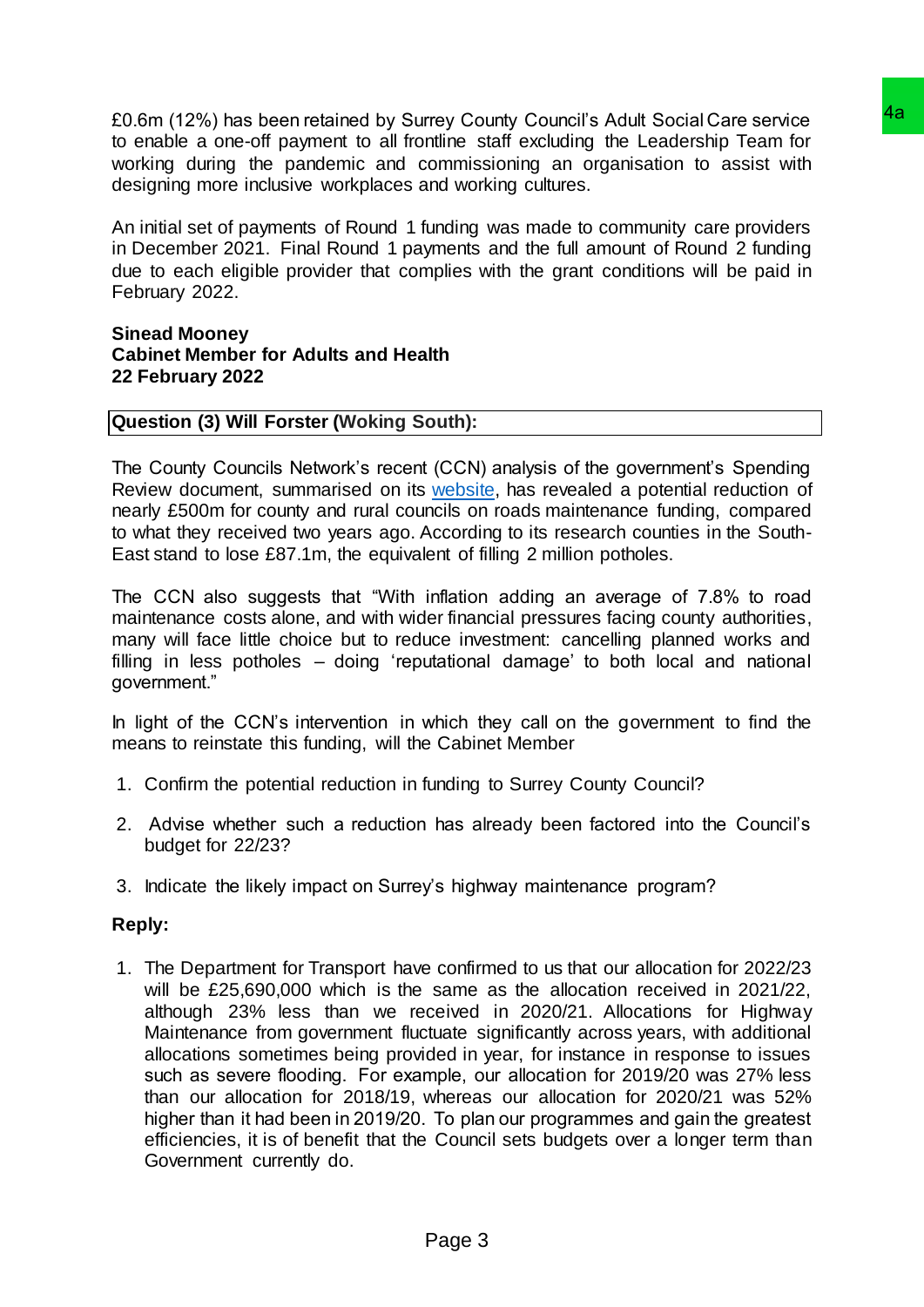- 2. The 2022/23 Council's budget has been set on the basis that the highway maintenance allocation from Government would be £25,690,000.
- 3. Therefore, the budget that the Council is spending on Highway Maintenance is not reducing from what has been planned; however, the increase in costs due to inflation has had an impact in recent years on the amount of work we are able to complete within available budgets.  To mitigate impacts of such cost pressures, the service continually looks for more efficient ways of working and for innovations in materials and process that will provide longer lasting, more costeffective solutions. The 2022/23 programme has been calculated based on the available budget and current costs, and [the published programme](https://surreycc.maps.arcgis.com/apps/webappviewer/index.html?id=5591c90a85d94b9682398fd1485f323b) (https://surreycc.maps.arcgis.com/apps/webappviewer/index.html?id=5591c90a8 5d94b9682398fd1485f323b) is what officers have calculated will be possible to deliver in 2022/23. **4a**<br>
2. The 2022/23 Council's budget has been maintenance allocation from Government v<br>
3. Therefore, the budget that the Council is spend<br>
reducing from what has been planned; hydrotometric field<br>
in the reducing from w

## **Matt Furniss Cabinet Member for Transport and Infrastructure 22 February 2022**

## **Question (4) Will Forster (Woking South):**

In response to my question at the November's Cabinet meeting, the Cabinet Member advised that the installation of Pride crossings had been paused pending the outcome of a full Equality Impact Assessment, that would be carried out as soon as possible.

Will the Cabinet Member please confirm that officers have started the EIA process and give an indication as to how long it will take for the results to be published and installations recommenced?

## **Reply:**

I can confirm that an EIA has been drafted, and that in addition we have commissioned research on similar pride crossings to gain evidence as to their use particularly by people with disabilities. We anticipate that this will be concluded by April 2022 when we will look to recommence the installation of the remaining crossings.

Finally, we are working with Transport for London who are carrying out a review of their colourful crossings which will be concluded in 12 months to inform their use.

#### **Matt Furniss Cabinet Member for Transport and Infrastructure 22 February 2022**

## **Question (5) Catherine Baart (Earlswood and Reigate South):**

Please provide the current EPC ratings for the 17 properties in Halsey Garton commercial property portfolio. Please indicate if any of the properties are exempt under the MEES regulations. Please indicate any properties where fines have been payable under MEES regulations or other regulations addressing energy efficiency.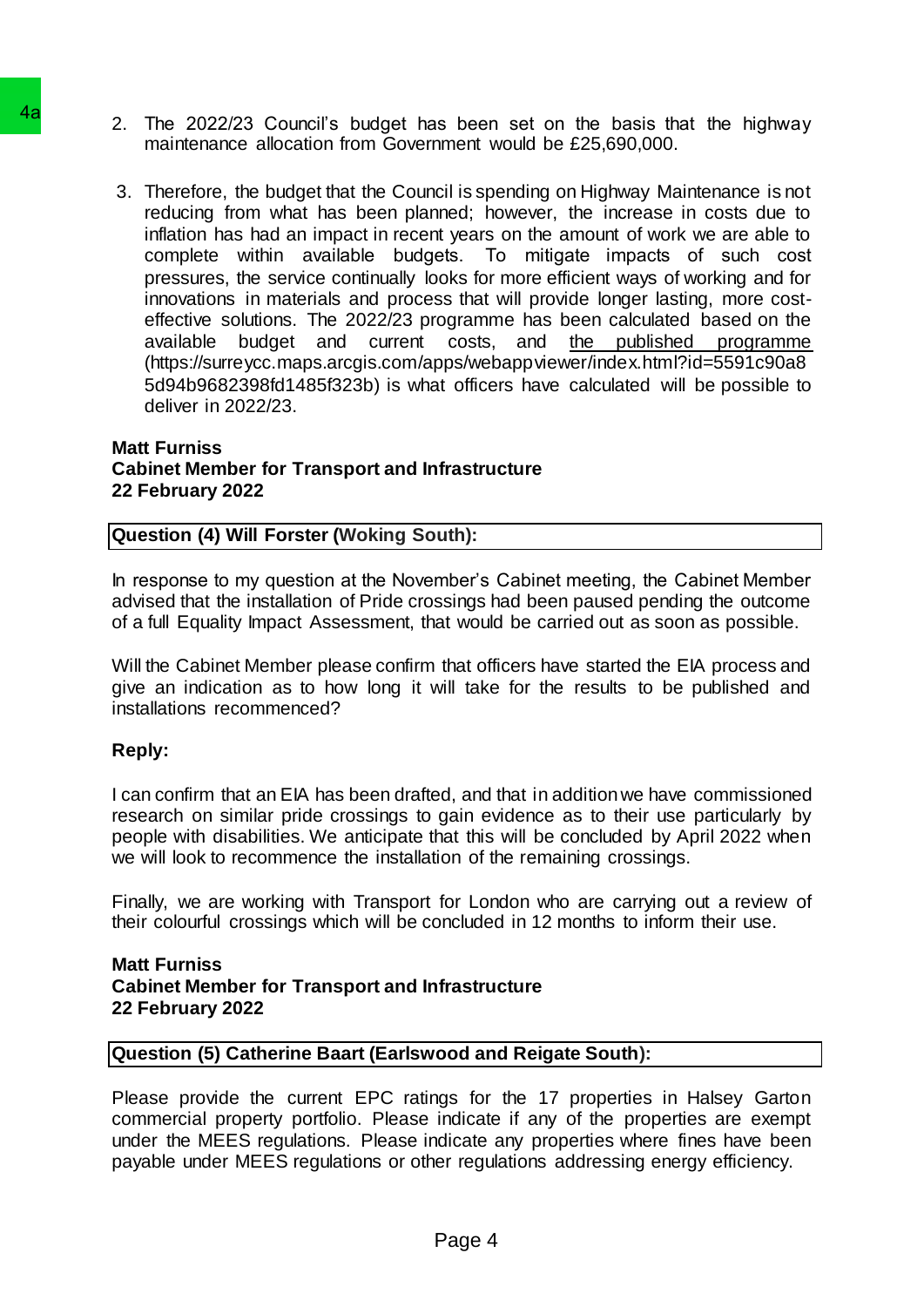# **Reply:**

EPC's are provided on a unit basis rather than property therefore EPC's cannot be provided at a property level for the 17 assets in the portfolio. Of all the units in the portfolio, 3 have an EPC rating below E and our advisors are regularly liaising with the tenants to ensure the units continue to be compliant in line with current regulations. We are advised that none of the properties are currently exempt and confirm no fines have been payable under the MEES or any other energy efficiency regulations. **assets** in the porterior. Of all the units in the portfolio. Of all the units in the assets in the portfolio. Of all the units in the and our advisors are regulary liaising with the be to e compliant in line with current

#### **Natalie Bramhall Cabinet Member for Property and Waste 22 February 2022**

## **Question (6) Catherine Baart (Earlswood and Reigate South):**

Please provide a response to each of the recommendations and next steps in the Travel Plan for Woodhatch Place (15 February 2021 by Atkins), especially those recommendations that also could also facilitate walking and cycling to the proposed new school at Woodhatch Place.

## **Reply:**

The Travel Plan for Woodhatch Place, referenced in the question has been superseded by the Overarching Green Travel Strategy for Staff and the Green Travel Plan Strategy for SCC Staff Costing and Programming (December 2021), and Woodhatch Place is referenced with recommendations for staff travel including Active Travel.

## Long/Short Stay Cycle Parking

Currently there is covered provision for 43 long stay cycles, but no provision for short stay/visitor cycle parking. Development of the cycle parking provision is integrated into the active travel recommendations and will form an integrated activity of the Travel Planning Officer. Also, as part of a wider review of sustainable mobility options, to facilitate staff mobility, a feasibility study will be commissioned to look at the provision of E-Bikes to improve active mobility and improving access to Woodhatch.

## Vehicle Parking & EV Charging

At present, there are eight electric vehicle (EV) charging points available on site, serving 16 spaces. A Solar Carport and EV Charging project has been approved by Property Panel, with budget signoff and final planning approval expected week commencing 21/02. A Project Team is in place with an anticipated completion of the install for June 22. This will provide capacity for 33 active EV charging bays, with the option for additional bays to be commissioned as demand requires.

## Improved Showers and Changing Facilities

The recommendation to redevelop the shower and changing facilities, to make them more inclusive and improved facilities, is referenced in the Green Travel Plan Strategy for SCC Staff Costing and Programming work. There is current work being led by the